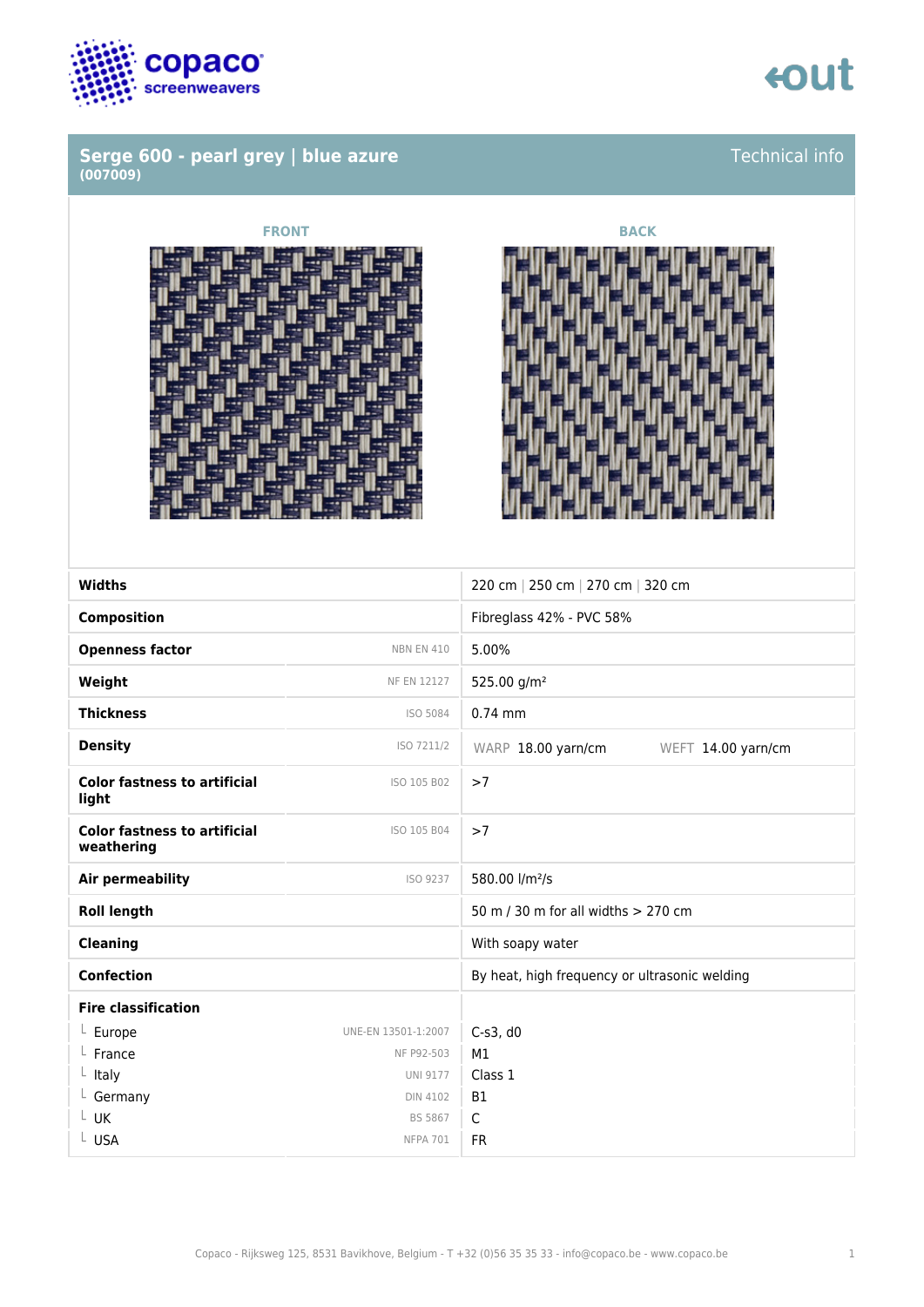

### **Serge 600 - pearl grey | blue azure (007009)**



Technical info

| <b>Tear strength</b><br>ISO 4674-1 methode 2           |                     |                     |
|--------------------------------------------------------|---------------------|---------------------|
| $L$ Original                                           | WARP 8.50 daN       | WEFT 7.50 daN       |
| $\perp$ After climatic chamber -30°C                   | WARP 7.80 daN       | WEFT $7.50$ daN     |
| $\perp$ After climatic chamber +70°C                   | WARP 8.20 daN       | WEFT $7.20$ daN     |
| <b>Elongation up to break</b><br>ISO 1421              |                     |                     |
| $L$ Original                                           | <b>WARP 3.10 %</b>  | WEFT 2.75 %         |
| $\perp$ After color fastness to artificial light       | <b>WARP 4.00 %</b>  | WEFT 2.90 %         |
| $\perp$ After colour fastness to artificial weathering | <b>WARP 3.50 %</b>  | WEFT 2.80 %         |
| L After climatic chamber -30°C                         | <b>WARP 3.00 %</b>  | WEFT 2.50 %         |
| $\perp$ After climatic chamber +70°C                   | <b>WARP 2.85 %</b>  | WEFT 2.50 %         |
| <b>Breaking strength</b><br>ISO 1421                   |                     |                     |
| $L$ Original                                           | WARP 260.00 daN/5cm | WEFT 225.00 daN/5cm |
| $\perp$ After color fastness to artificial light       | WARP 240.00 daN/5cm | WEFT 220.00 daN/5cm |
| $L$ After colour fastness to artificial weathering     | WARP 240.00 daN/5cm | WEFT 225.00 daN/5cm |
| $\perp$ After climatic chamber -30°C                   | WARP 225.00 daN/5cm | WEFT 200.00 daN/5cm |
| L After climatic chamber +70°C                         | WARP 180.00 daN/5cm | WEFT 185.00 daN/5cm |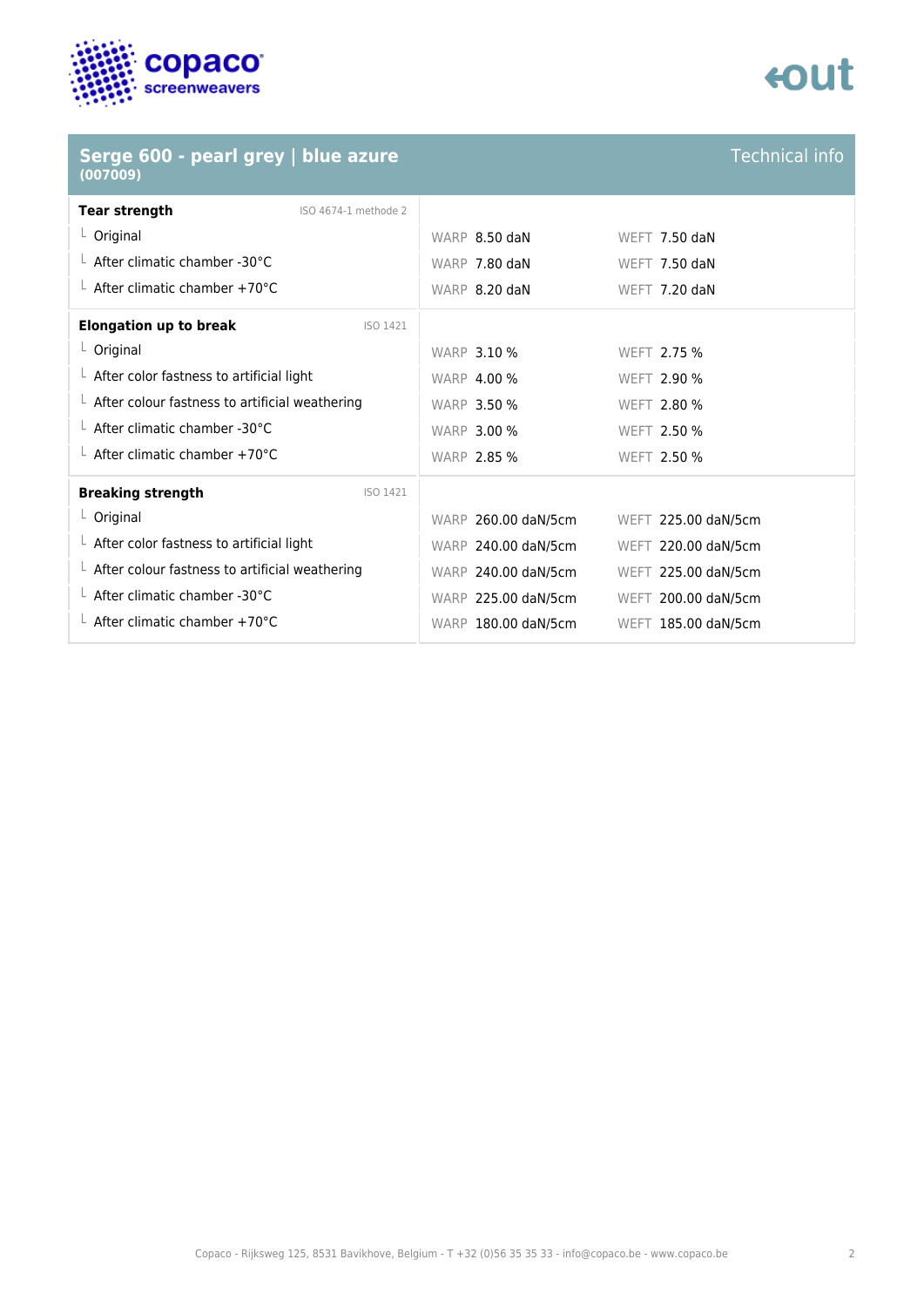

# enut

### **Front - Interior** Serge 600 - pearl grey | blue azure (007009)

| <b>Visual properties</b> |  |  |
|--------------------------|--|--|
|                          |  |  |

| $Tv = V$ isual light transmittance | 4.40% |
|------------------------------------|-------|
| Tuy = UV transmittance             | 3.40% |

| Solar energetic properties |  |
|----------------------------|--|
| As = Solar absorptance     |  |

| As = Solar absorptance          | 61.50% |
|---------------------------------|--------|
| $Rs = Solar$ reflectance        | 31.00% |
| <b>Ts = Solar transmittance</b> | 7.50%  |

| Fabric + glazing: G-factor |      |      |      |           |
|----------------------------|------|------|------|-----------|
|                            | G    | Te   | Qi   | <b>SC</b> |
| <b>Glazing A</b>           | 0.54 | 0.06 | 0.48 | 0.64      |
| <b>Glazing B</b>           | 0.54 | 0.05 | 0.49 | 0.71      |
| <b>Glazing C</b>           | 0.47 | 0.04 | 0.43 | 0.79      |
| <b>Glazing D</b>           | 0.28 | 0.02 | 0.26 | 0.88      |

G = Total solar energy transmittance / Te = Direct solar transmittance / Qi = Secondary heat transfer factor / SC = Shading coefficient

| Visual comfort                  |         |                  |
|---------------------------------|---------|------------------|
| Normal solar transmittance      | Class 4 | Very good effect |
| <b>Glare control</b>            | Class 3 | Good effect      |
| Privacy night                   | Class 2 | Moderate effect  |
| Visual contact with the outside | Class 2 | Moderate effect  |
| <b>Daylight utilisation</b>     | Class 1 | Little effect    |

| Thermal comfort G-factor = Total solar energy transmittance |                  |                  |                  |
|-------------------------------------------------------------|------------------|------------------|------------------|
| <b>Glazing A</b>                                            | <b>Glazing B</b> | <b>Glazing C</b> | <b>Glazing D</b> |
| Class 0                                                     | Class 0          | Class 1          | Class 2          |

| Thermal comfort Qi-factor = Secondary heat transfer factor |                  |                  |                  |
|------------------------------------------------------------|------------------|------------------|------------------|
| <b>Glazing A</b>                                           | <b>Glazing B</b> | <b>Glazing C</b> | <b>Glazing D</b> |
| Class 0                                                    | Class 0          | Class 0          | Class 1          |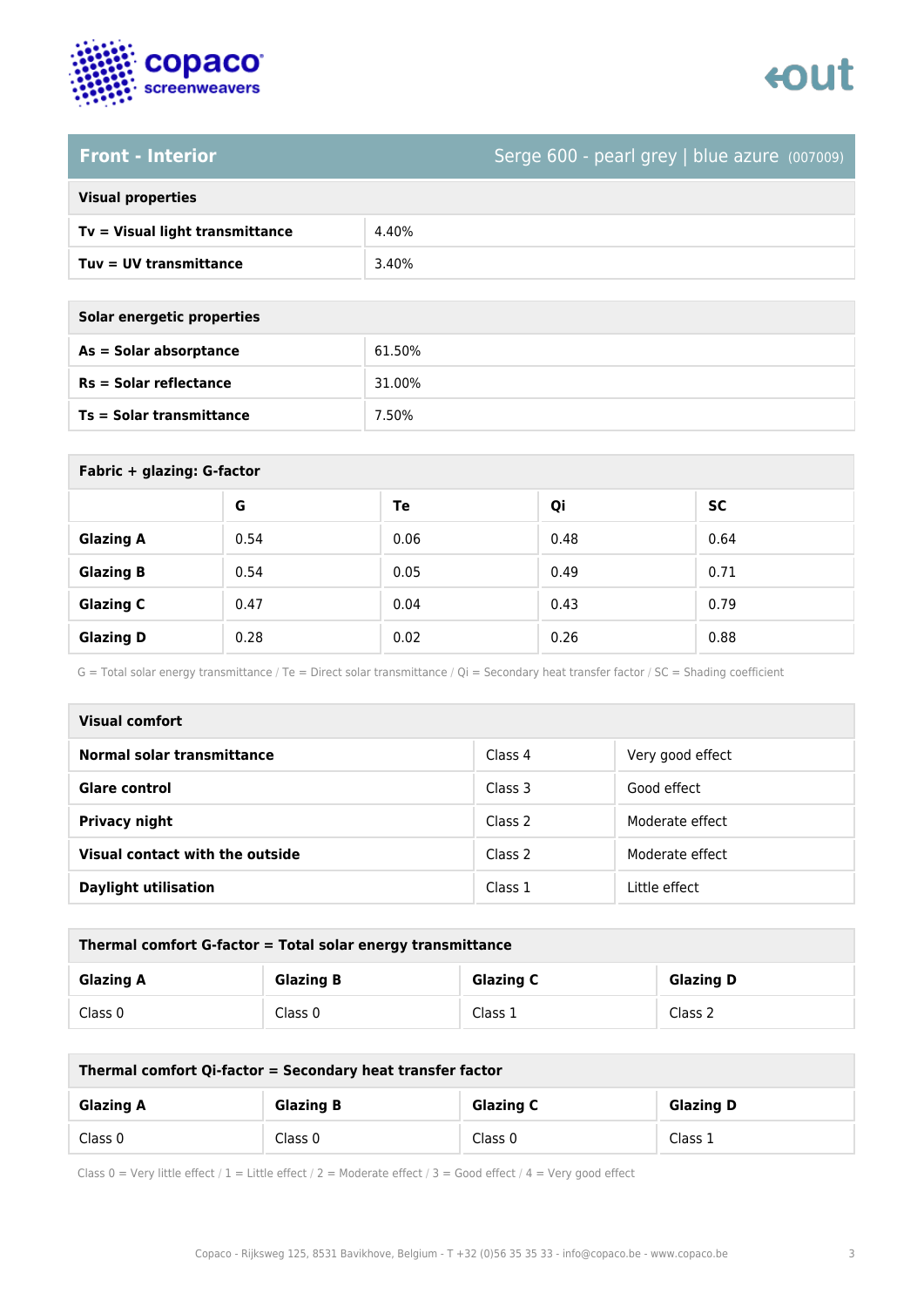

# tout

**Back - Interior** Serge 600 - pearl grey | blue azure (007009)

| <b>Visual properties</b> |  |  |
|--------------------------|--|--|

| $Tv = Visual light transmittance$ | 4.40% |
|-----------------------------------|-------|
| Tuv = UV transmittance            | 3.40% |

**Solar energetic properties**

| As = Solar absorptance   | 57.30% |
|--------------------------|--------|
| $Rs = Solar$ reflectance | 35.20% |
| Ts = Solar transmittance | 7.50%  |

| Fabric + glazing: G-factor |      |      |      |           |  |
|----------------------------|------|------|------|-----------|--|
|                            | G    | Te   | Qi   | <b>SC</b> |  |
| <b>Glazing A</b>           | 0.52 | 0.06 | 0.45 | 0.61      |  |
| <b>Glazing B</b>           | 0.52 | 0.05 | 0.46 | 0.68      |  |
| <b>Glazing C</b>           | 0.45 | 0.04 | 0.41 | 0.77      |  |
| <b>Glazing D</b>           | 0.28 | 0.02 | 0.25 | 0.87      |  |

G = Total solar energy transmittance / Te = Direct solar transmittance / Qi = Secondary heat transfer factor / SC = Shading coefficient

| Visual comfort                  |         |                  |  |
|---------------------------------|---------|------------------|--|
| Normal solar transmittance      | Class 4 | Very good effect |  |
| <b>Glare control</b>            | Class 3 | Good effect      |  |
| Privacy night                   | Class 2 | Moderate effect  |  |
| Visual contact with the outside | Class 2 | Moderate effect  |  |
| <b>Daylight utilisation</b>     | Class 1 | Little effect    |  |

| Thermal comfort G-factor = Total solar energy transmittance                  |         |         |         |  |
|------------------------------------------------------------------------------|---------|---------|---------|--|
| <b>Glazing C</b><br><b>Glazing B</b><br><b>Glazing D</b><br><b>Glazing A</b> |         |         |         |  |
| Class 0                                                                      | Class 0 | Class 1 | Class 2 |  |

| Thermal comfort Qi-factor = Secondary heat transfer factor                   |         |         |         |  |
|------------------------------------------------------------------------------|---------|---------|---------|--|
| <b>Glazing C</b><br><b>Glazing B</b><br><b>Glazing D</b><br><b>Glazing A</b> |         |         |         |  |
| Class 0                                                                      | Class 0 | Class 0 | Class 1 |  |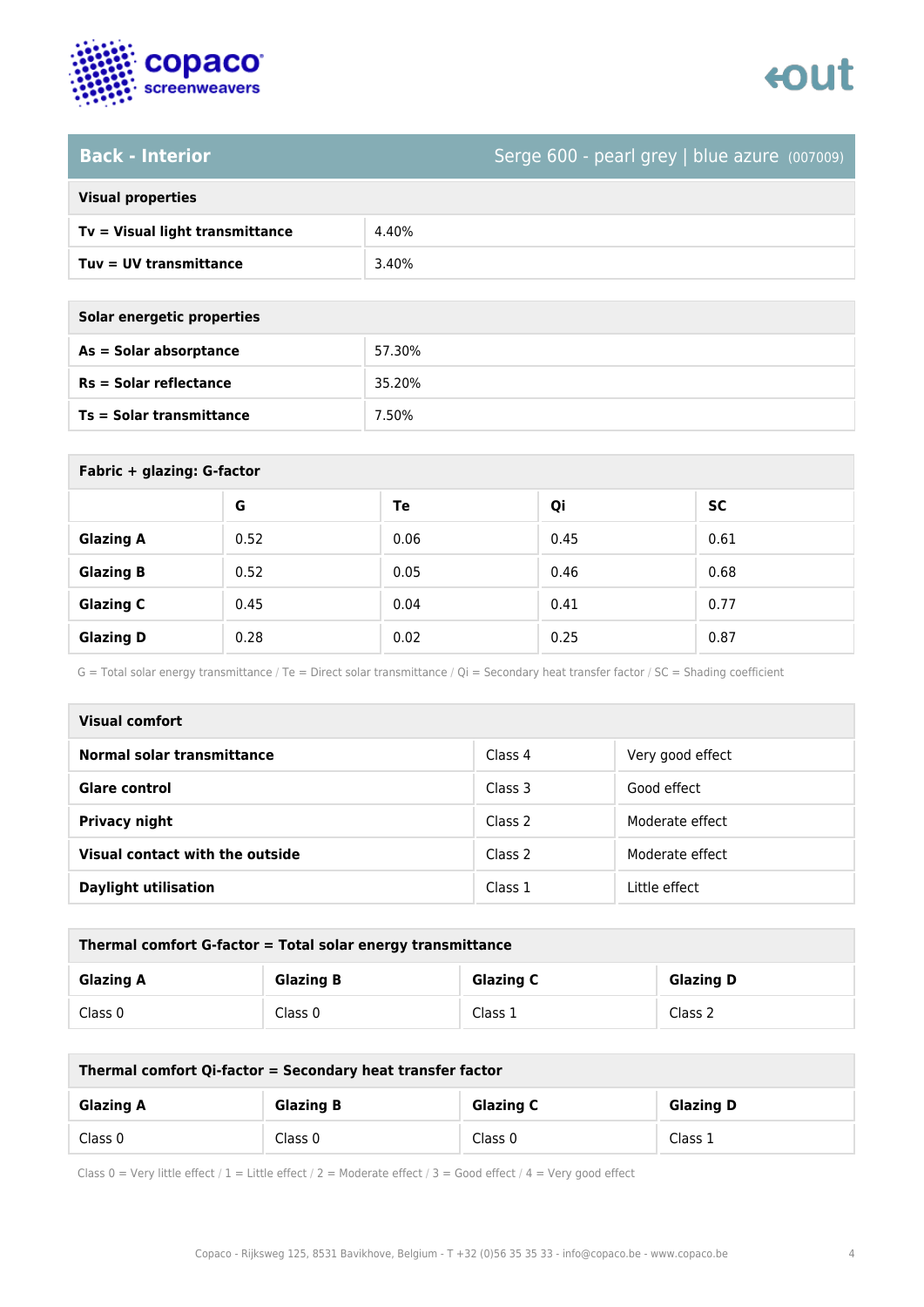

# tout

**Front - Exterior** Serge 600 - pearl grey | blue azure (007009)

| <b>Visual properties</b> |  |
|--------------------------|--|
|                          |  |

| $Tv = Visual light transmittance$ | 4.40% |
|-----------------------------------|-------|
| Tuy = UV transmittance            | 3.40% |

| Solar energetic properties |  |
|----------------------------|--|
| As = Solar absorptance     |  |

| As = Solar absorptance          | 61.50% |
|---------------------------------|--------|
| <b>Rs = Solar reflectance</b>   | 31.00% |
| <b>Ts = Solar transmittance</b> | 7.50%  |

| Fabric + glazing: G-factor |      |      |      |           |
|----------------------------|------|------|------|-----------|
|                            | G    | Te   | Qi   | <b>SC</b> |
| <b>Glazing A</b>           | 0.20 | 0.06 | 0.13 | 0.23      |
| <b>Glazing B</b>           | 0.16 | 0.05 | 0.10 | 0.21      |
| <b>Glazing C</b>           | 0.10 | 0.04 | 0.06 | 0.18      |
| <b>Glazing D</b>           | 0.08 | 0.02 | 0.06 | 0.26      |

G = Total solar energy transmittance / Te = Direct solar transmittance / Qi = Secondary heat transfer factor / SC = Shading coefficient

| Thermal comfort G-factor = Total solar energy transmittance |                  |                  |                  |  |
|-------------------------------------------------------------|------------------|------------------|------------------|--|
| <b>Glazing A</b>                                            | <b>Glazing B</b> | <b>Glazing C</b> | <b>Glazing D</b> |  |
| Class 2                                                     | Class 2          | Class 3          | Class 4          |  |

| Thermal comfort Qi-factor = Secondary heat transfer factor                   |         |         |         |  |
|------------------------------------------------------------------------------|---------|---------|---------|--|
| <b>Glazing C</b><br><b>Glazing B</b><br><b>Glazing D</b><br><b>Glazing A</b> |         |         |         |  |
| Class 2                                                                      | Class 2 | Class 3 | Class 3 |  |